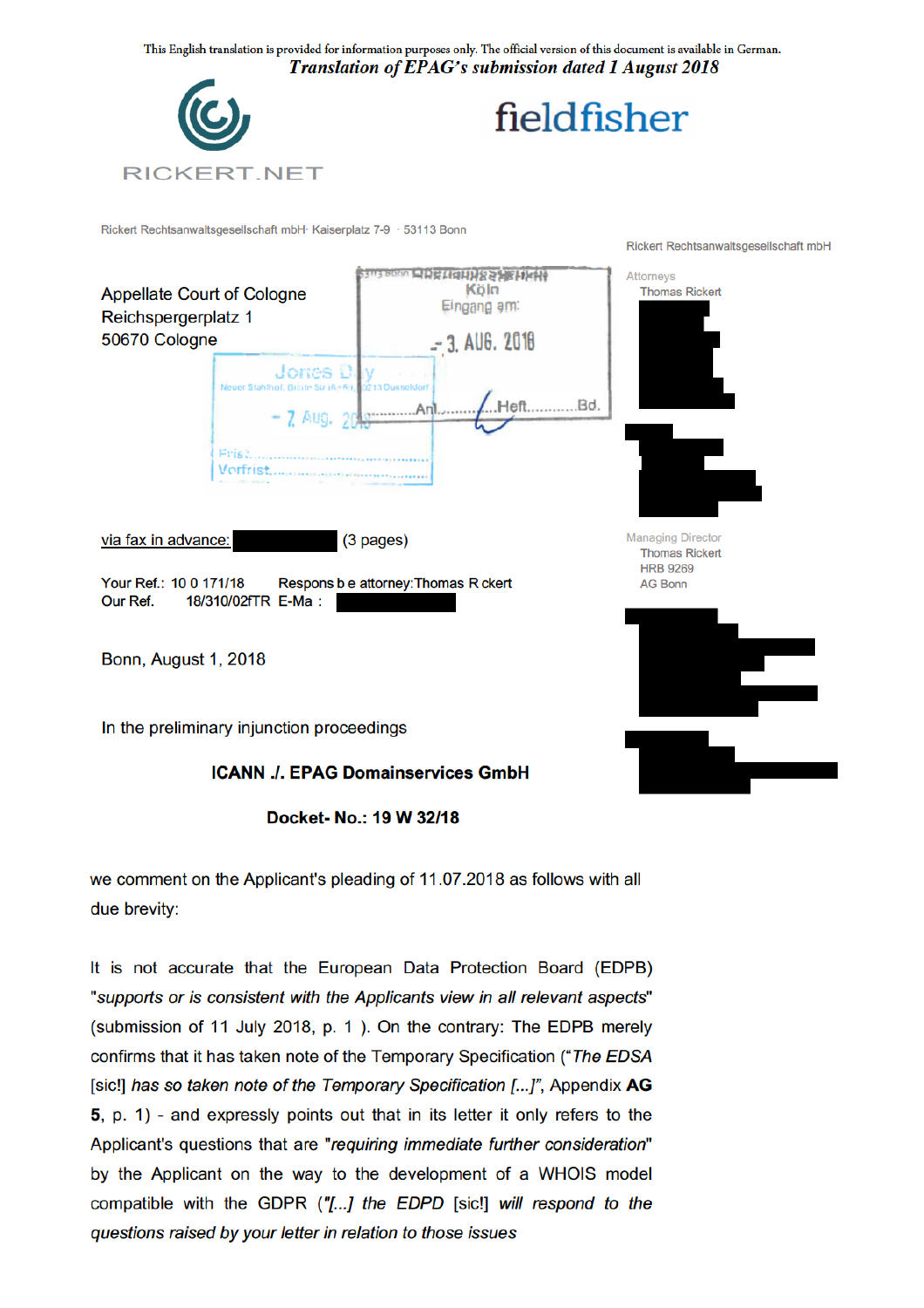

*requiring immediate further consideration as ICANN proceeds to develop a GDPR-compliant WHOIS model.",* Appendix **AG 5**, p. 1). The EDPB thus clarifies that the Applicant's previous efforts are not sufficient.

Where the Applicant points out that the EDPB allegedly shared the Applicant's view, that the Registrant should be given an opportunity to provide contact details for persons other than himself, it disregards the EDPB's basic statement: The EDPB expressly states that Registrants should in principle not be obliged to provide personal data. *("The EDPD* [sic] *considers that registrants should in principle not be required to provide personal data directly identifying individual employees (or third parties) fulfilling the administrative or technical functions on behalf of the registrant''*, Appendix **AG 5**, p. 4). However, the RAA contains precisely this obligation in conjunction with the Temporary Specification (see our submission of July 10, 2018, Sections 3.2.2 and 7).

The EDPB ultimately only confirms the obvious: Where no personal data is collected, there are no concerns under data protection law. If the Applicant wishes to open the option of indicating administrative and technical contacts, there must be no obligation to provide personal data. The EDPB has not commented on the the legal requirements to be implemented in the latter case, and the Applicant has not yet taken the necessary steps to be able to collect data on the basis of consent in a legally unobjectionable manner and to transfer it to the Applicant and other parties involved (see our submission of 10 July 2018, Sections 3.2 and 4). The EDPB also requires respective clarifications of the Temporary Specification (Appendix **AG 5**, p. 4)

Furthermore, the EDPB correctly points out that the lawfulness of the collection of personal data is to be considered separately from its publication. However, the Applicant draws the wrong conclusions: The mere fact that the EDPB comments on the publication does not prove that the EDPB considers the previous collection of personal data to be lawful. This is a distortion of the EDPB's statement; it had previously commented on the legal requirements, as described above. As a result, the question of the publication of data can only arise with regard to data that was lawfully collected beforehand. We explained this in detail in our submission dated July 10, 2018.

The results can be summarized as follows: From the EDPB's point of view, the compulsory collection of personal data - i.e. precisely the practice which the Applicant intends to enforce in court with its main application - is prohibited. Insofar as the Applicant now only requires the optional collection and transmission with its alternative claim, this is not covered by the contract -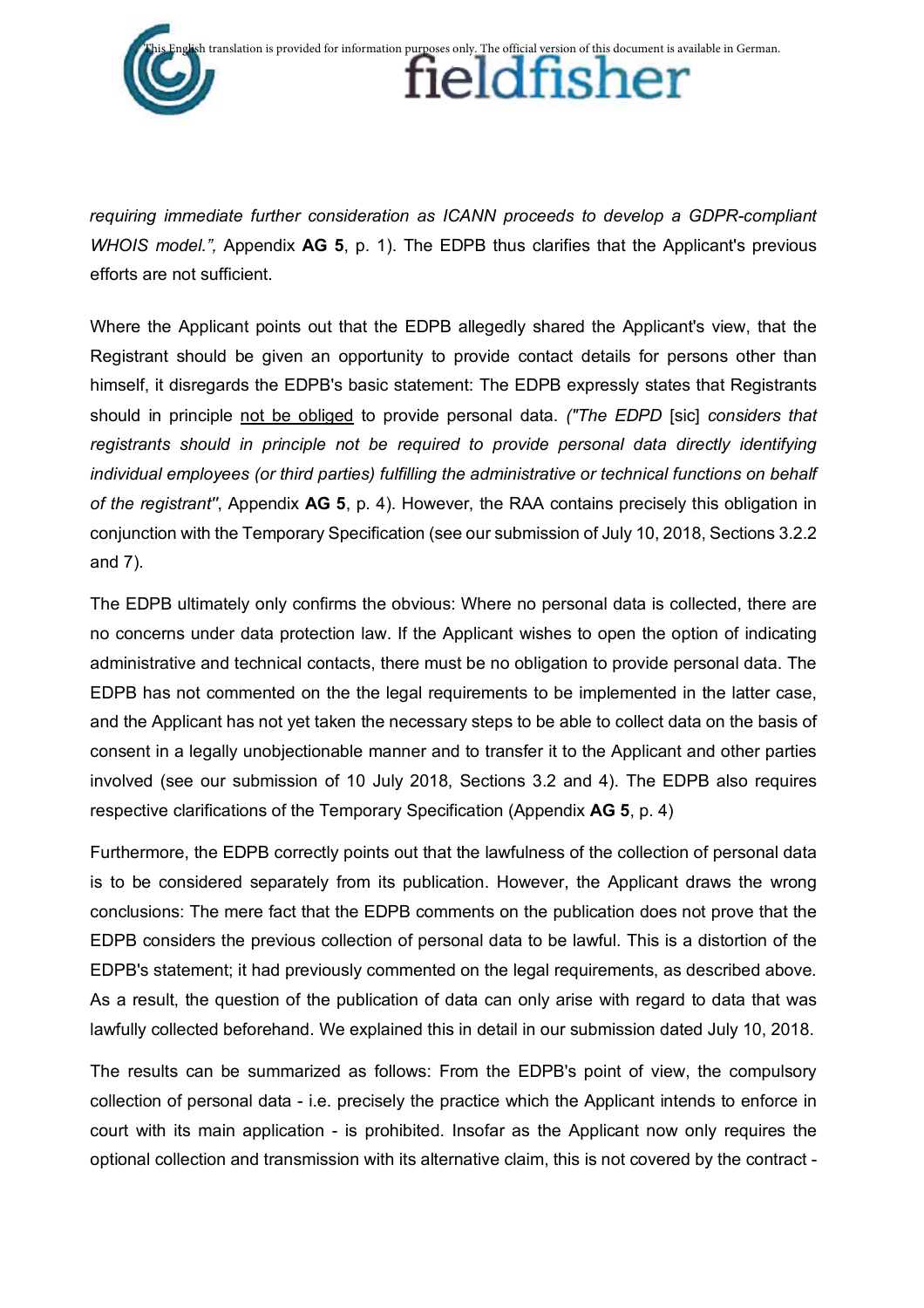

and even if it were, the Applicant first had to create the legal and factual preconditions in order to enable the Defendant to collect the data on this basis.

Finally, we take the liberty of pointing out that the Applicant is subject to a misconception if it claims as on the last page of its pleading that the GDPR cannot serve as a legal basis for complete rejection of the fulfilment of the contractual obligation to collect Admin-C and Tech-C data. The GDPR is designed as a prohibition with reservation of permission. It is not a question of finding a legal basis for the fact that the data processing requested by the Applicant is not possible, but rather of finding legal bases which allows data processing. However, this is exactly what the Applicant has not yet succeeded in doing.

For further details we refer to our submission of 10.07.2018.

Thomas Rickert Attorney at law Rickert Rechtsanwaltsgesellschaft mbH

pro.abs.

Attorney at law **Attorney at law** Attorney at law Rickert Rechtsanwaltsgesellschaft mbh Fieldfisher (Germany) LLP